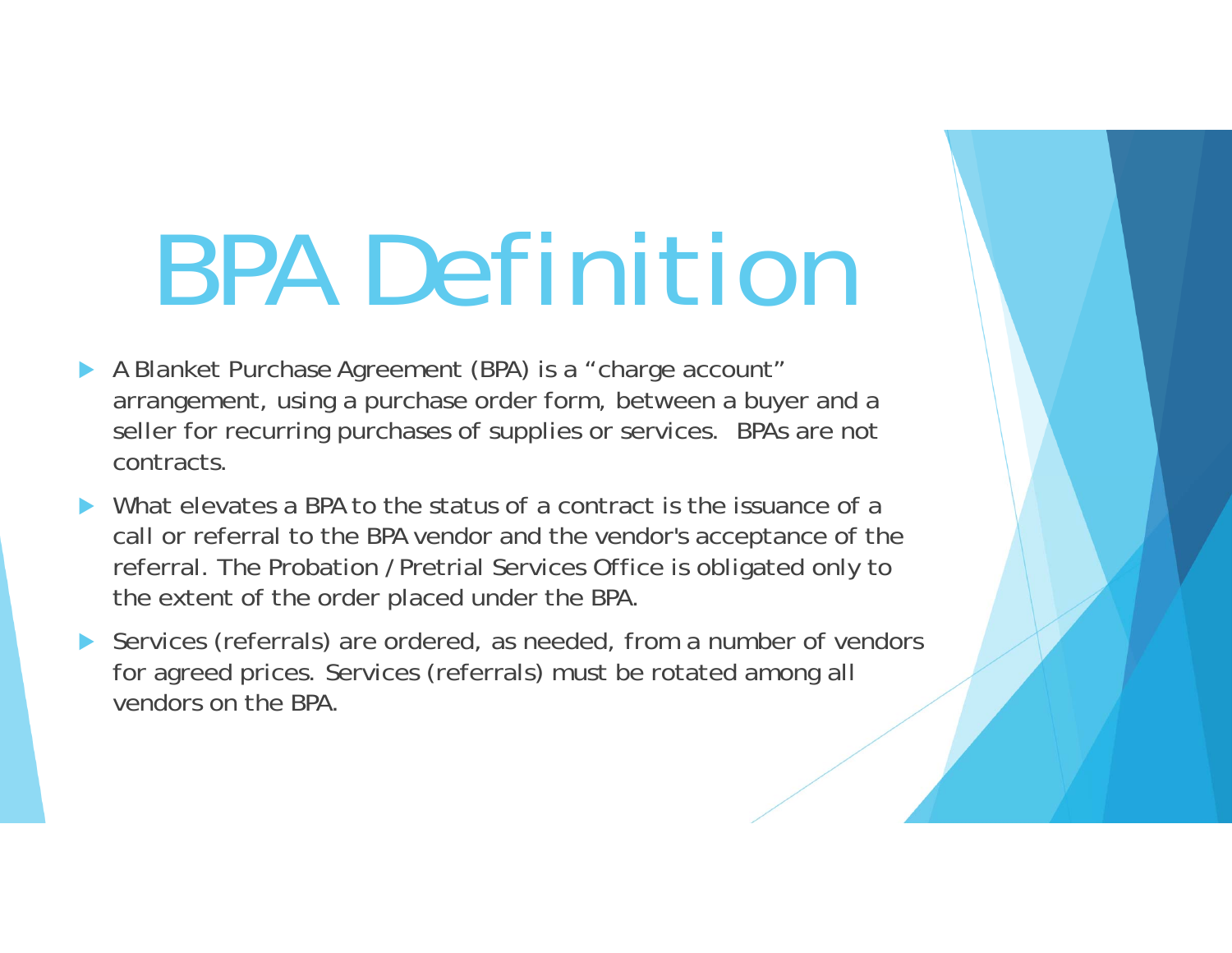## BPA Definition

- $\blacktriangleright$  BPAs are valid for a specific period of time, not to extend beyond the 12 month fiscal year.
- $\blacktriangleright$ BPAs include two 12-month option periods.
- $\blacktriangleright$  The competition requirement is satisfied with the advertised public announcement.
- Advertising will be done in the FedBizOpps by the Contracts Staff at the AOUSC and by the U.S. Probation Office through The News Journal.